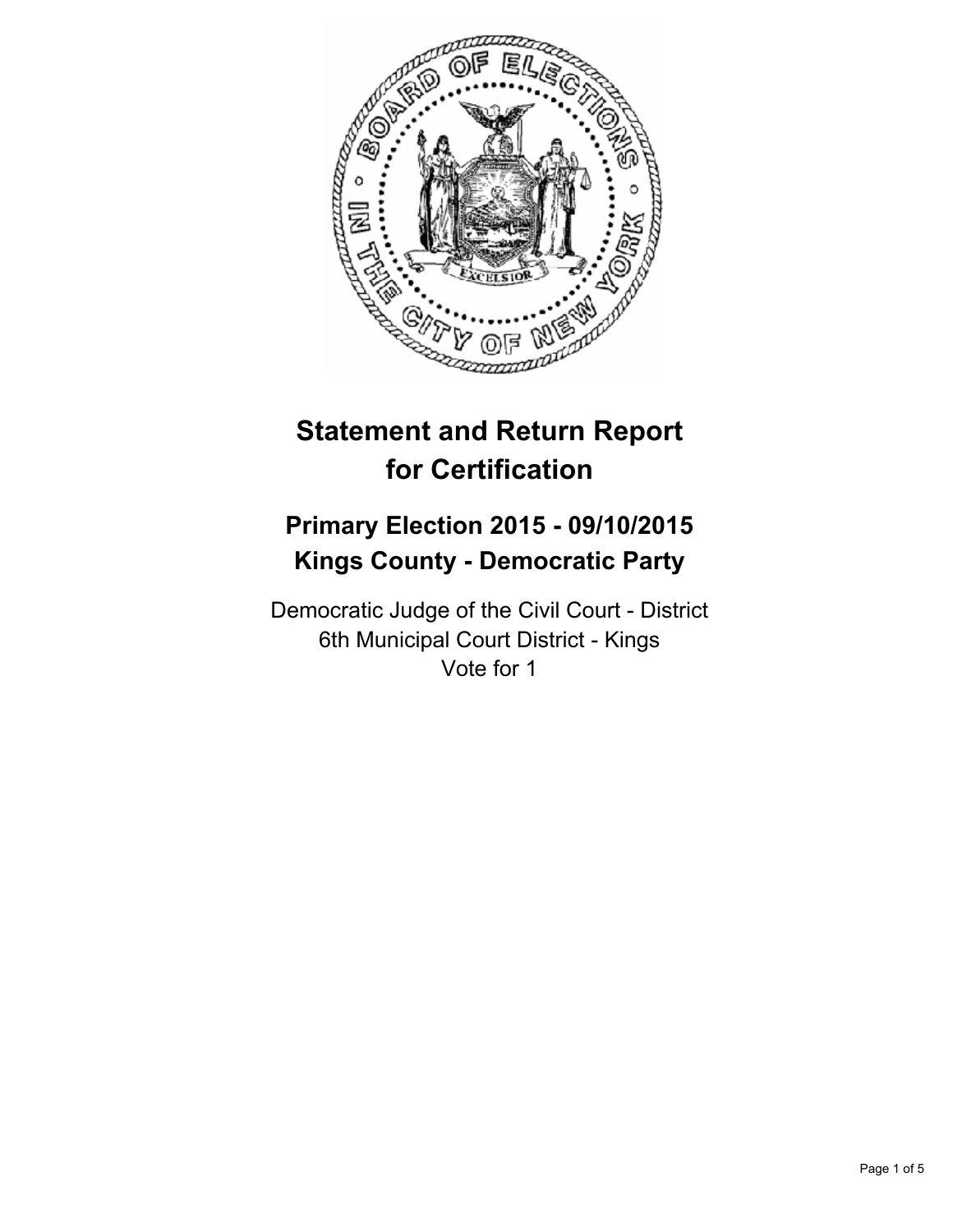

#### **Assembly District 41**

| <b>PUBLIC COUNTER</b>                                    | 76 |
|----------------------------------------------------------|----|
| ABSENTEE/MILITARY                                        |    |
| AFFIDAVIT                                                | 0  |
| <b>Total Ballots</b>                                     | 83 |
| Less - Inapplicable Federal/Special Presidential Ballots | 0  |
| <b>Total Applicable Ballots</b>                          | 83 |
| <b>MICHAEL GERSTEIN</b>                                  | 61 |
| ISIRIS ISELA ISAAC                                       | 22 |
| <b>Total Votes</b>                                       | 83 |

## **Assembly District 42**

| <b>PUBLIC COUNTER</b>                                    | 1,311 |
|----------------------------------------------------------|-------|
| ABSENTEE/MILITARY                                        | 101   |
| AFFIDAVIT                                                | 2     |
| <b>Total Ballots</b>                                     | 1,414 |
| Less - Inapplicable Federal/Special Presidential Ballots | 0     |
| <b>Total Applicable Ballots</b>                          | 1,414 |
| <b>MICHAEL GERSTEIN</b>                                  | 990   |
| <b>ISIRIS ISELA ISAAC</b>                                | 414   |
| MARTY MARKOWITZ (WRITE-IN)                               |       |
| MICHAEL TATE (WRITE-IN)                                  | 1     |
| MOOREVELL WILLIAMS (WRITE-IN)                            | 1     |
| UNATTRIBUTABLE WRITE-IN (WRITE-IN)                       | 3     |
| <b>Total Votes</b>                                       | 1,410 |
| Unrecorded                                               | 4     |

### **Assembly District 43**

| <b>PUBLIC COUNTER</b>                                    | 780 |
|----------------------------------------------------------|-----|
| ABSENTEE/MILITARY                                        | 57  |
| <b>AFFIDAVIT</b>                                         | 0   |
| <b>Total Ballots</b>                                     | 837 |
| Less - Inapplicable Federal/Special Presidential Ballots | 0   |
| <b>Total Applicable Ballots</b>                          | 837 |
| <b>MICHAEL GERSTEIN</b>                                  | 484 |
| <b>ISIRIS ISELA ISAAC</b>                                | 346 |
| DEBRA RICE (WRITE-IN)                                    |     |
| LEBRON JAMES (WRITE-IN)                                  | 1   |
| UNATTRIBUTABLE WRITE-IN (WRITE-IN)                       | 1   |
| <b>Total Votes</b>                                       | 833 |
| Unrecorded                                               | 4   |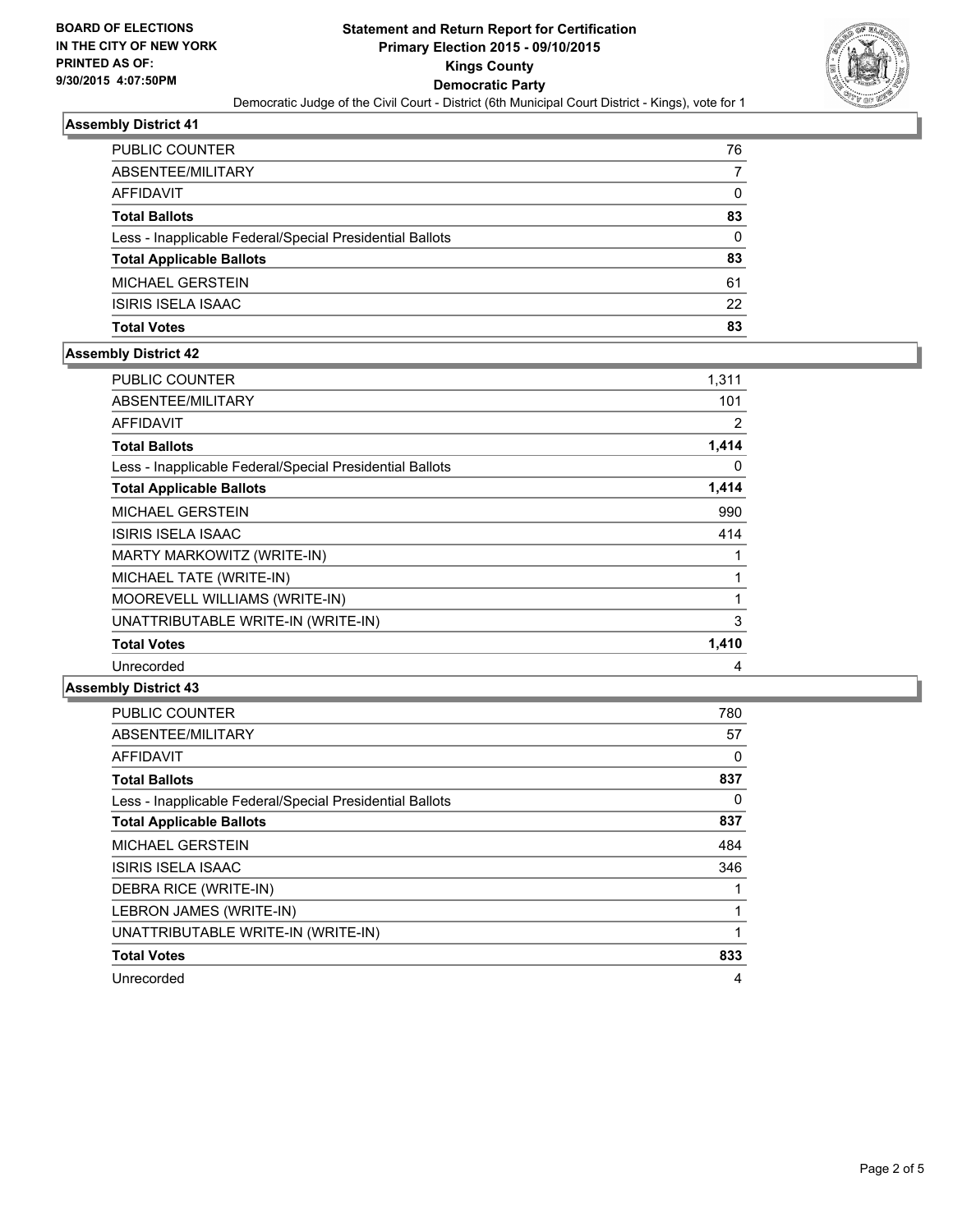

#### **Assembly District 44**

| <b>PUBLIC COUNTER</b>                                    | 828 |
|----------------------------------------------------------|-----|
| ABSENTEE/MILITARY                                        | 49  |
| <b>AFFIDAVIT</b>                                         | 11  |
| <b>Total Ballots</b>                                     | 888 |
| Less - Inapplicable Federal/Special Presidential Ballots | 0   |
| <b>Total Applicable Ballots</b>                          | 888 |
| <b>MICHAEL GERSTEIN</b>                                  | 696 |
| ISIRIS ISELA ISAAC                                       | 182 |
| F. RICHARD HURBEY (WRITE-IN)                             |     |
| <b>JIM BRENNAN (WRITE-IN)</b>                            | 1   |
| LAURA HORLICK (WRITE-IN)                                 | 1   |
| MARTY GOLDEN (WRITE-IN)                                  | 1   |
| ROBERT BLANNETT (WRITE-IN)                               | 1   |
| SHARON CLARKE (WRITE-IN)                                 | 1   |
| VALERIE BEYDAISCH (WRITE-IN)                             | 1   |
| <b>Total Votes</b>                                       | 885 |
| Unrecorded                                               | 3   |

## **Assembly District 48**

| <b>PUBLIC COUNTER</b>                                    | 383          |
|----------------------------------------------------------|--------------|
| ABSENTEE/MILITARY                                        | 20           |
| <b>AFFIDAVIT</b>                                         | 1            |
| <b>Total Ballots</b>                                     | 404          |
| Less - Inapplicable Federal/Special Presidential Ballots | 0            |
| <b>Total Applicable Ballots</b>                          | 404          |
| <b>MICHAEL GERSTEIN</b>                                  | 372          |
| ISIRIS ISELA ISAAC                                       | 26           |
| ARTHUR KATZ (WRITE-IN)                                   | 1            |
| DAVID SABGHR (WRITE-IN)                                  | 1            |
| IAN D. GIRSHEK (WRITE-IN)                                | 1            |
| MIRABEL SHEA (WRITE-IN)                                  | $\mathbf{1}$ |
| PAUL DANN (WRITE-IN)                                     | 1            |
| <b>Total Votes</b>                                       | 403          |
| Unrecorded                                               | 1            |

## **Assembly District 52**

| PUBLIC COUNTER                                           | 369            |
|----------------------------------------------------------|----------------|
| ABSENTEE/MILITARY                                        | 14             |
| <b>AFFIDAVIT</b>                                         |                |
| <b>Total Ballots</b>                                     | 384            |
| Less - Inapplicable Federal/Special Presidential Ballots | 0              |
| <b>Total Applicable Ballots</b>                          | 384            |
| <b>MICHAEL GERSTEIN</b>                                  | 301            |
| <b>ISIRIS ISELA ISAAC</b>                                | 79             |
| STEVEN E. SHOVERS (WRITE-IN)                             |                |
| UNATTRIBUTABLE WRITE-IN (WRITE-IN)                       | $\overline{2}$ |
| <b>Total Votes</b>                                       | 383            |
| Unrecorded                                               |                |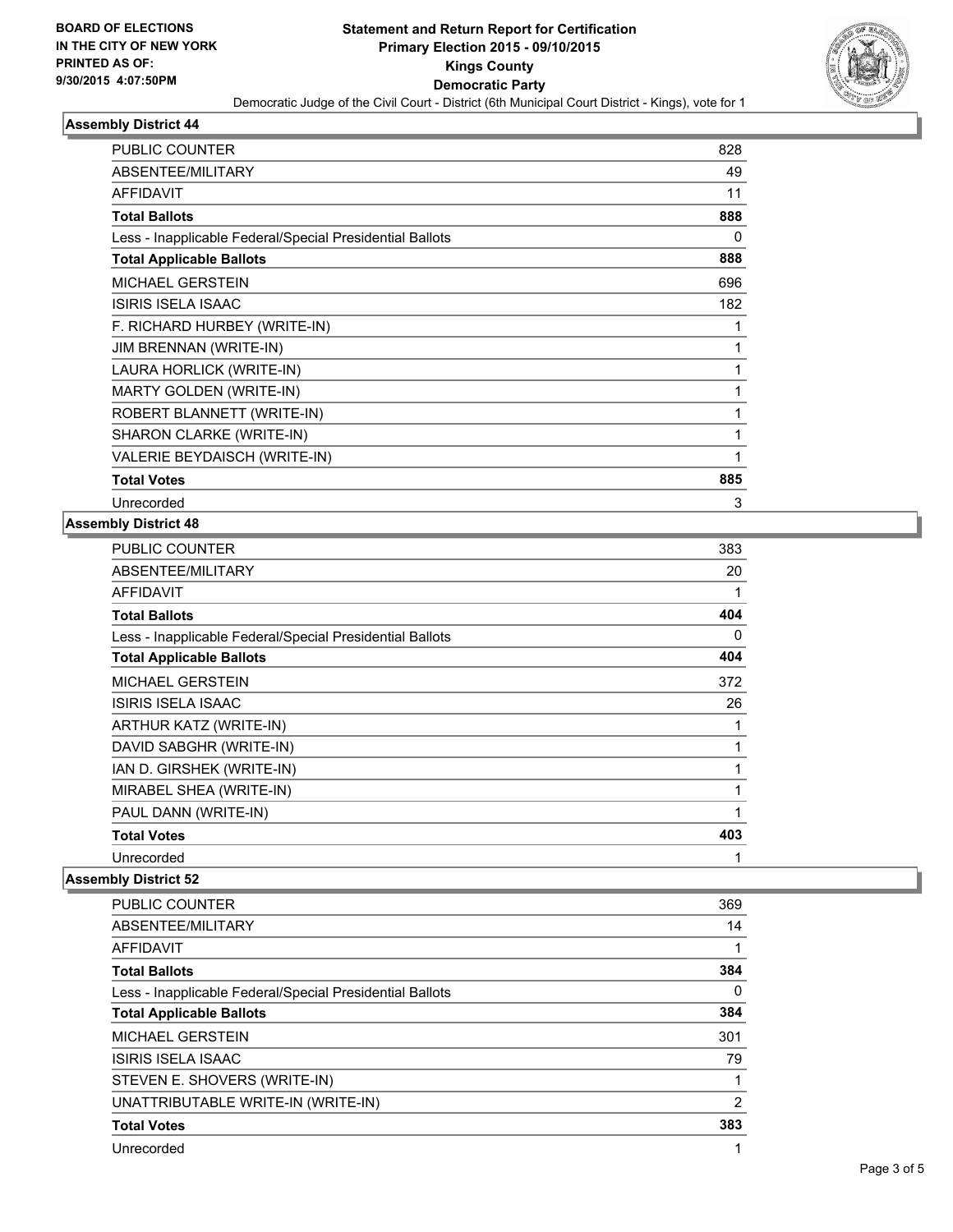

#### **Assembly District 57**

| <b>PUBLIC COUNTER</b>                                    | 746 |
|----------------------------------------------------------|-----|
| ABSENTEE/MILITARY                                        | 74  |
| <b>AFFIDAVIT</b>                                         | 6   |
| <b>Total Ballots</b>                                     | 826 |
| Less - Inapplicable Federal/Special Presidential Ballots | 0   |
| <b>Total Applicable Ballots</b>                          | 826 |
| <b>MICHAEL GERSTEIN</b>                                  | 472 |
| ISIRIS ISELA ISAAC                                       | 344 |
| LETITIA JAMES (WRITE-IN)                                 |     |
| TEM JACKSON (WRITE-IN)                                   |     |
| UNATTRIBUTABLE WRITE-IN (WRITE-IN)                       | 3   |
| <b>Total Votes</b>                                       | 821 |
| Unrecorded                                               | 5   |

#### **Assembly District 58**

| PUBLIC COUNTER                                           | 88       |
|----------------------------------------------------------|----------|
| ABSENTEE/MILITARY                                        | 3        |
| <b>AFFIDAVIT</b>                                         | 0        |
| <b>Total Ballots</b>                                     | 91       |
| Less - Inapplicable Federal/Special Presidential Ballots | $\Omega$ |
| <b>Total Applicable Ballots</b>                          | 91       |
| <b>MICHAEL GERSTEIN</b>                                  | 41       |
| ISIRIS ISELA ISAAC                                       | 50       |
| <b>Total Votes</b>                                       | 91       |